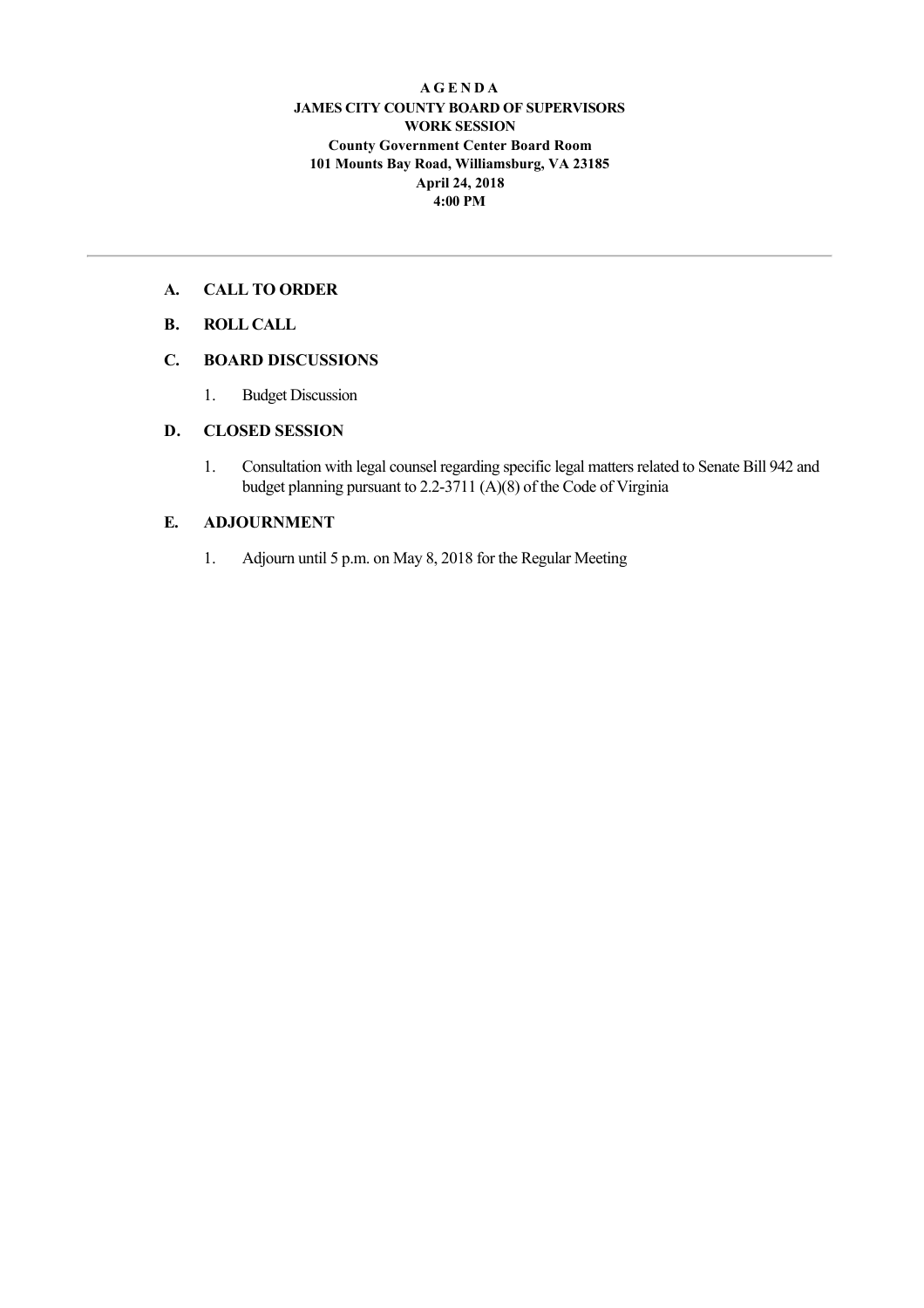#### **ITEM SUMMARY**

DATE: 4/24/2018 TO: The Board of Supervisors FROM: William C. Porter, Interim County Administrator SUBJECT: Budget Discussion

#### **REVIEWERS:**

Department Reviewer Action Date

Board Secretary Fellows, Teresa Approved 4/23/2018 - 4:24 PM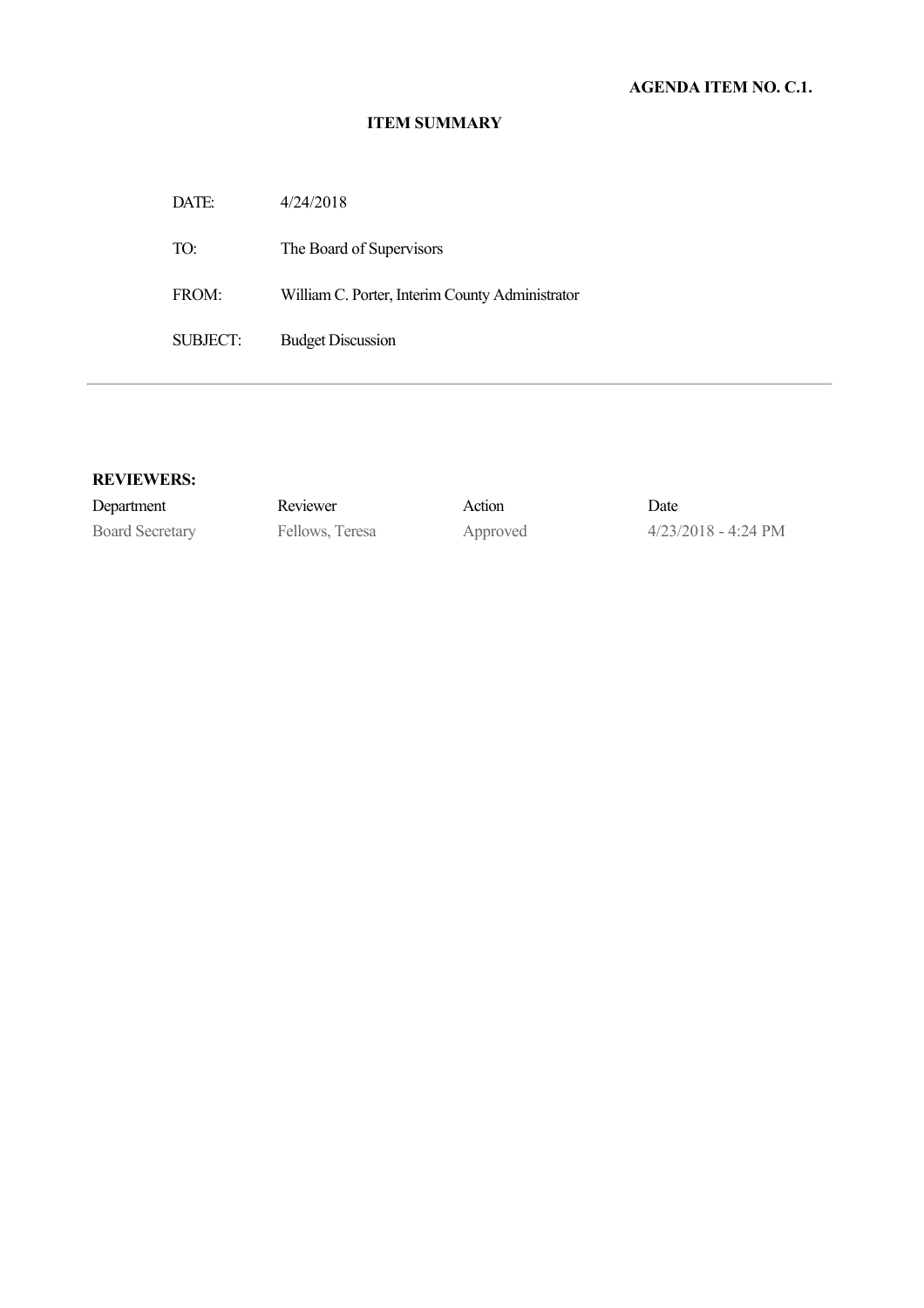### **ITEM SUMMARY**

| DATE:    | 4/24/2018                                                                                                                                                              |
|----------|------------------------------------------------------------------------------------------------------------------------------------------------------------------------|
| TO:      | The Board of Supervisors                                                                                                                                               |
| FROM:    | Adam R. Kinsman, County Attorney                                                                                                                                       |
| SUBJECT: | Consultation with legal counsel regarding specific legal matters related to Senate Bill<br>942 and budget planning pursuant to 2.2-3711 (A)(8) of the Code of Virginia |

## **REVIEWERS:**

| Department             | Reviewer        | Action   | Date                          |
|------------------------|-----------------|----------|-------------------------------|
| <b>Board Secretary</b> | Fellows, Teresa | Approved | $4/23/2018 - 4:26 \text{ PM}$ |